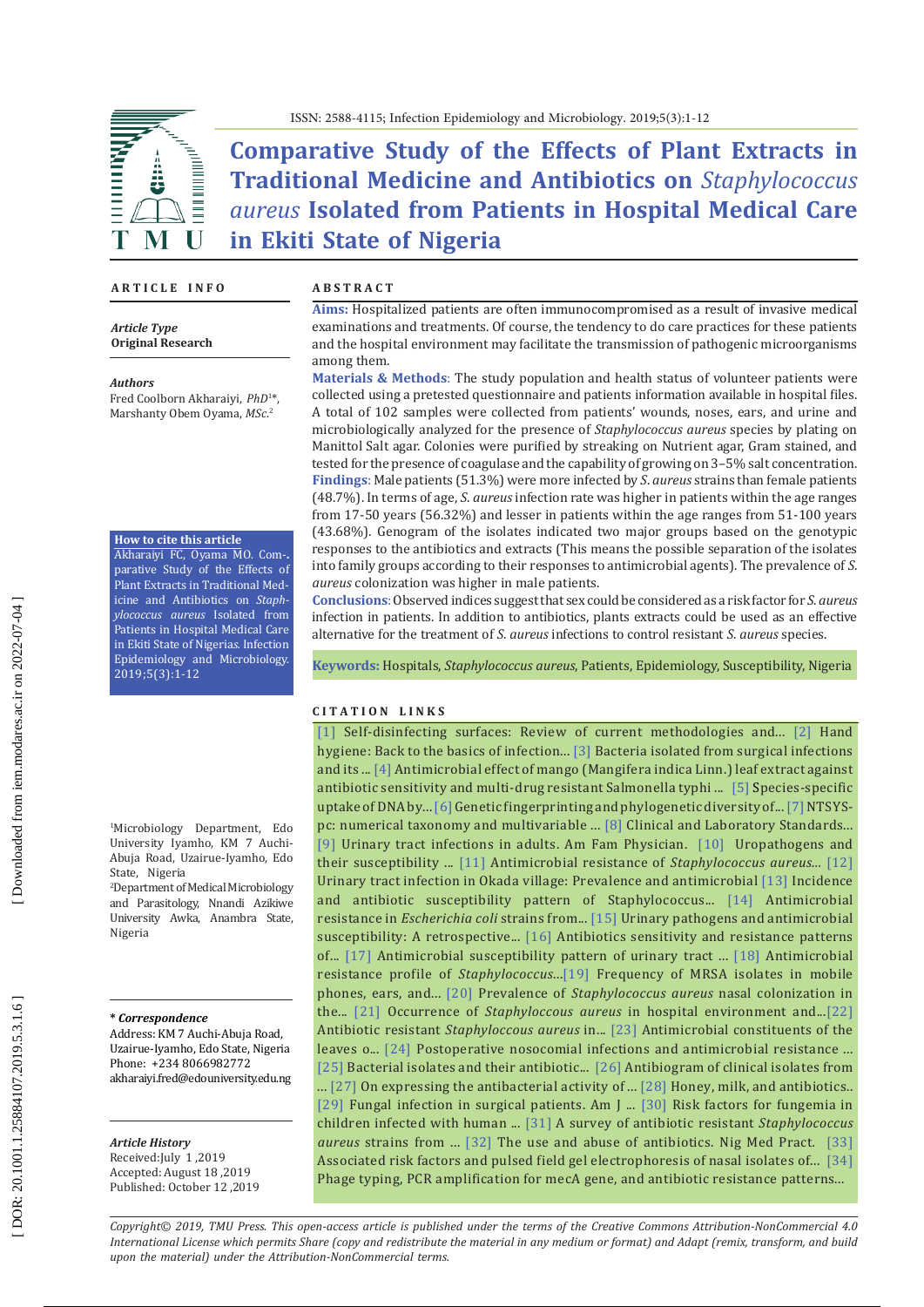## **Introduction**

Patients and people with poor hygiene practices are the major sources of pathogens causing pathogenic and opportunistic<br>infections, which commonly populate ions, which commonly<br>hospital environment  $\varepsilon$ any hospital environment and cause nosocomial infections in hospitalized patients. Hospitalized patients are often immunocompromised as a result of invasive medical examinations and treatments. The care practices and microbial environment of hospitals are among the factors that could enhance pathogenic cross infections amidst hospitalized patients <sup>[1]</sup>.

**Infection and the state of Sumplex controller (and the state of Summer 2019) and the state of the state of the state of the state of the state of the state of the state of the state of the state of the state of the state** The high population of nosocomial<br>pathogens in hospitalized patients is pathogens in hospitalized patients is certainly associated with the poor quality of health services delivery. In this regard, many factors such as overcrowding, poverty, and poor sanitary conditions have been reported to contribute immensely to the regularity and continuity of nosocomial infections [2]. Hospitalized patients with poor health status as a result of microbial infections are responsible for the occurrence of cross infections among newly admitted patients and hospitals staff. Overcrowding of hospitals, frequent transmission of sick patients from one unit to another one, and the aggregation of patients who are highly susceptible to infection in some parts of hospitals are among the factors facilitating the proliferation of nosocomial infections<br><sup>[3]</sup> Microbial flora may contaminate Microbial flora may contaminate objects, devices, and materials, which may subsequently be contacted with exposed body sites of patients.

*Staphylococci* are a major group of bacteria inhabiting the skin. Most of which are harmless and reside normally on the skin glands and mucous membrane of humans, mammals, birds, and other animals [4].

Since the rate of disease progression around us demands immediate attention, there is a need for advancement in alternative control measures.

**Objectives:** As most synthetic antibiotics are currently ineffective against a large number of pathogenic microorganisms, the aims of this research were centered on *Staphylococcus aureus* strains isolated from hospitalized patients' clinical samples in a comparative study on the effects of plant extracts in traditional medicine and antibiotics in modern medicine.

# **Materials and Methods**

**Samples collection and preparation**: The study population and health status of volunteer patients were collected using a pretested questionnaire and patients' information available in hospital files, including age, sex, ward of admission, location, HIV serostatus, plants used for treatment, frequently eaten foods, and length of hospital stay.

A total of 102 samples were collected from wounds, noses, ears, and urine of both male and female patients with different age groups, hospitalized in different wards of Ekiti State University Teaching Hospital (EKSUTH), State Specialist Hospital Ikere -Ekiti (SSHIE) and General Hospital Iyin-Ekiti (GHIE) in Ekiti State Nigeria. The samples were transported on ice packs within a period of 2 hours to the Microbiology Research Laboratory in the Department of Biological Sciences, Afe Babalola University, Ado Ekiti, Nigeria, for microbiological analysis. Patients' urine samples were aseptically collected into the sterile bottles suitable for sampling, while ear, nose, and wound swabs were collected using a sterile swab stick. The samples were rinsed in physiological saline, and 1 mL of each was plated on Manittol Salt agar. Resultant colonies were purified, Gram stained, and tested for the presence of coagulase and the capability of growing on 3-5% salt concentration.

**Extraction and purification of Genomic DNA**: About 51 to 100 mg (wet weight)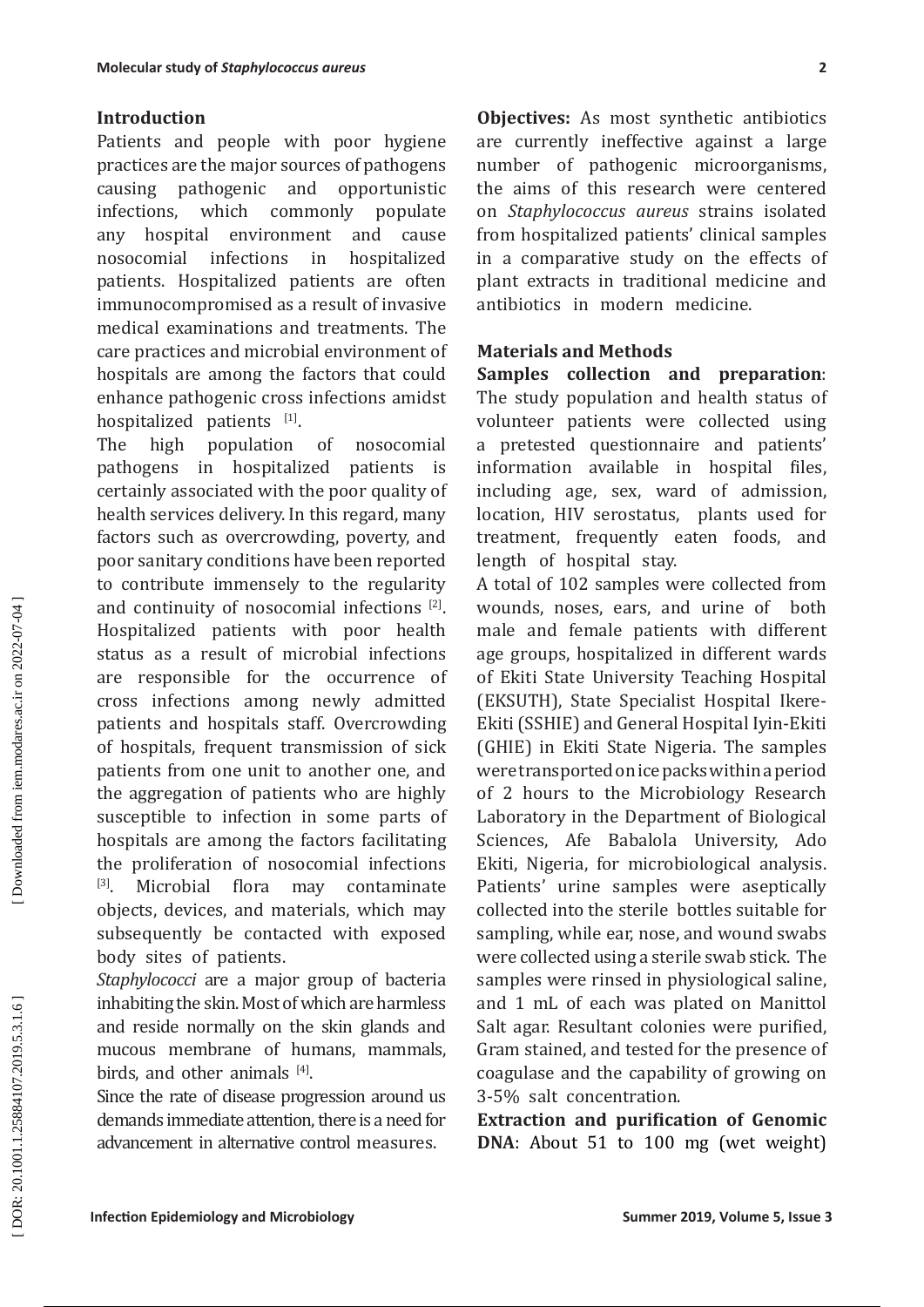**ICON CONSERVATIVES** CONSERVATE CONSERVATIVES (SUPPROVID) and MICROSIC (In the set of A state of the set of the set of the set of the set of the set of the set of the set of the set of the set of the set of the set of the of bacterial (*S. aureus*) cells previously suspended in 200 µL of isotonic buffer were added to a ZR Bashing Bead ™ Lysis tube, and 750 µL of lysis solution was also added to the tube. Tube was secured in a bead beater fitted with a 2 mL tube holder assembly and processed at maximum speed for 5 min. The ZR Bashing Bead ™ Lysis tube was centrifuged at ≥10,000×g for 1 min in a micro centrifuge. Then 400 µL of supernatant was transferred to a Zymo-spin $TM$  IV Spin Filter (orange top) in a collection tube and centrifuged at 7,000 rmp for 1 min, and 1200 µL of bacterial DNA binding buffer was added to the filtrate in the collection tube. Next, 800 µL of the mixture was transferred to a Zymo-spin ™ IIC Column in a collection tube and centrifuged at 10,000×g for 1 min, flow from the collection tube was discarded, and the step was repeated. About 200 µL of DNA pre -wash buffer was added to the Zymo -spin IIC in a new collection tube and centrifuged at 10,000×g for 1 min. The Zymo-spin ™ IIC Column was transferred to a clean 1.5 mL micro centrifuge tube, and 100 µL DNA Elution buffer was added directly to the column matrix. It was centrifuged at 10,000×g for 30 sec to elute the DNA. Ultrapure DNA was obtained and used  $[5]$ . **RAPD PCR analysis**: Random Amplified Polymorphic DNA (RAPD) is a multiplex marker system, in which a single - primer PCR is conventionally used for the amplification of random DNA fragments. RAPD PCR analysis used in this research was performed according to Onasanya et al.  $(2003)$ <sup>[6]</sup>. Data were analyzed using NTSYS-pc statistical software version 2.02i (Rohlf, 1989)<sup>[7]</sup>. DNA primers used in this study were purchased from Operon Technologies (Alemada, Califonia, USA). DNA primers tested were with 10 nucleotide long. In order to test reproducibility and eliminate sporadic amplification products, two concentrations of each DNA (24 and

96 ng per reaction) were used. Also, the ability of 13 primers in amplifying the S. aureus isolates DNAs was evaluated. Of 13 screened primers, 6 were found to be useful because they showed polymorphism. They were used to amplify the DNA of 20 *S*. *aurues* species isolated and identified from the human clinical samples. Amplification was performed in a 25 µL reaction mixture containing genomic DNA; IX reaction buffer (Promega); 100 µM of each dATP, dCTP, dGTP, and dTTP; 0.2 µM Operon random primer; 2.5 µM MgCl2; and 0.2 μL (1 unit) of Taq polymerase (Boehringer, Germany). Each reaction was performed with a single primer. The reaction mixture was overset with 50 µL of mineral oil to prevent from the evaporation of the mixture. Amplification was performed in a thermowell microtiter plate (Costa Corporation) using a (Perkin Elmer) programmable Thermal Controller model 9600. The cycling program was set as follows: an initial denaturation step at 94 oC for 3 min, followed by 45 cycles at 94 ºC for 1 min (denaturation), annealing at 40 ºC for 1 min, extension at 72 ºC for 2 min, and a final extension at 72 ºC for 7 min. Amplified DNA products were analyzed by electrophoresis method in 1.4% agarose gel using TAE buffer (45 Mm Tris -acetate, 1Mm EDTA, p H 8.0) at 100 V for 2 hrs. A I kb ladder (Life Technologies, Gaithersburg MD USA) was used as a molecular size marker. Gels were stained with ethidium bromide solution (0.5 µg/mL) and visualized using UV light and photographed for banding patterns.

**Plant Extracts**: The leaves of Terminalia catappa (Almond), Mangifera indica (Mango), and Acalypha wekesiena (Acalypha) obtained from the campus of Afe Babalola University, Ado Ekiti were authenticated by Mr. Esimekhuai Donatus from the university of Ibadan, Department of Botany. The voucher specimens of the leaves samples were T. cattapa (UIH 22567),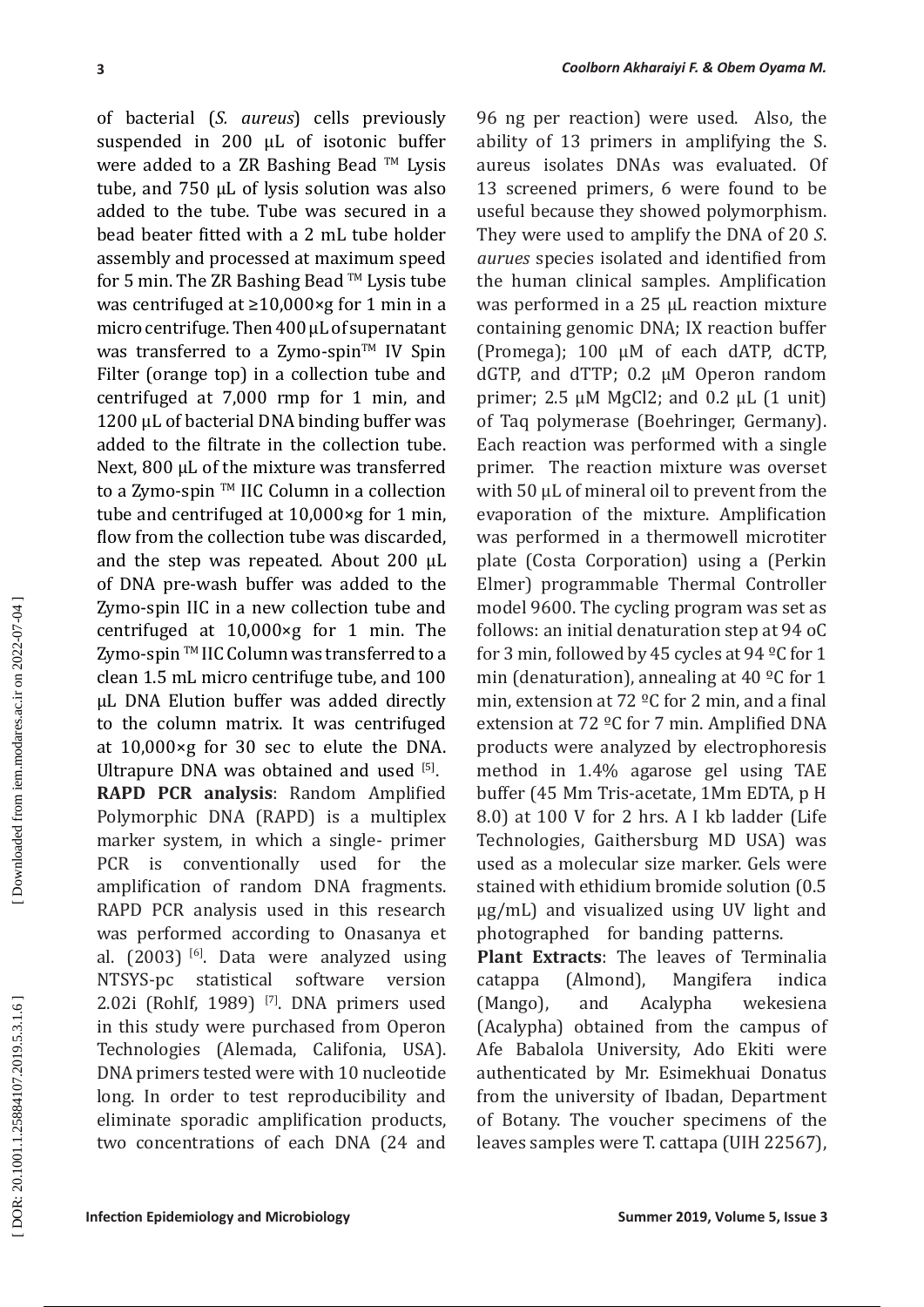M. indica UIH 22568, and A. wekesiena (UIH 22569), deposited at the University of Ibadan Herbarium. The leaf samples were washed with water and rinsed in deionized water. Therefore, the leaves were ground into fine infusion to obtain crude aqueous extract of the leaf samples. The obtained crude extracts were subjected into filtration and kept in sterile bottles. The filtrates were tested for sterility by streaking on freshly prepared nutrient agar plates before use in sensitivity test.

**Antibiotics**: The multiple antibiotic discs (Oxoid, (England) used in this study contained Ofloxacin (OFL), Augmentin (AUG), ceftazidime (CAZ), Cefuroxime (CRX), Gentamicin (GENT), Ceftriaxone (CTR), Erythromycin (ERY), and Cloxacillin (CXC). **Inhibitory Tests**: Inhibitory assay was performed for both the plants extracts and antibiotic discs using agar diffusion method. A 50 µL volume of each extract with 100 mg/ mL concentration was filled into the wells to evaluate their inhibitory effect.

Effectiveness of the antibacterial agents was shown by zone of inhibition, which was interpreted as either resistance, intermediate, or susceptible as described by Clinical Laboratory Standards Institute  $(CLSI)^{ [8]}$ .

# **Findings**

**Collected Samples**: A total of 102 human clinical specimen were collected from both male and female patients with different age groups, admitted to the studied hospitals. About 33 urine samples, 14 ear swabs, 4 nose swabs, and 5 wound swabs were obtained from the male patients, while 25 urine samples, 10 ear swabs, 6 nose swabs, and 5 wound swabs were obtained from the female patents. Ekiti State University Teaching Hospital (EKSUTH) had admitted the highest number of patients colonized with *S. aureus*; hence, the population of patients admitted in this hospital for treatment was more than that of the State Specialist Hospital Ikere -Ekiti (SSHIE) and General Hospital Iyin -Ekiti (GHIE).

**INterair study of Staphylicics can** are<br> **IV.** initia (1) IH 225603, and A. velocistical of packing to the state<br>
UIIII 225603, and A. velocistical toppilal likewing to the state<br>
UIIII 226603, deposited at the Uitarcrist As shown in Figure 1, the results indicated that out of 56 urine samples analyzed, *S. aureus* infection rate was higher in male  $(57.1\%)$  than in female  $(43.1\%)$  patients. In terms of age, 51.7% of patients with the age ranges from 17 -50 years were more at risk of staphylococcal infections, followed by 44.7% of patients with the age ranges from 51 -100 years, having *S. aureus* colonization in their urine. The number of S*. aureus* strains causing ear infection were recorded to be higher in male (58.3%) than in female (41.7%) patients . In terms of age, *S*. *aureus* infection was more in 15-50 year old patients (60%) than in 51 -100 year old patients (40%). Nose colonization with *S. aureus* strains was observed in 60 and 40% of female and male patients, respectively. However, patients with the age ranges from 17 -50 years had *S. aureus* infection in their noses (60%) more than patients with the age ranges from 51 -100 years (40%). *S. aureus* infection in wounds was observed in both male and female patients equally (50%). However, wound colonization with *S. aureus* was observed more in 17 -50 year old patients (60%) than in 51 -100 year old patients (40%).

Phenotypic grouping was performed by transforming the positions of unequivocally scorable RAPD bands into a binary character matrix. Compilation of pairwise distance matrices was made possible by the Numerical Taxonomy System (NTSYS) software ver. 2.0 and using the simple matching coefficient constructed similarity matrix. By this, cluster and dendogram were produced (Table 1). These results made it possible to deduce the population structure across the studied areas in Ekiti State and the *S*. *aureus* isolates responses to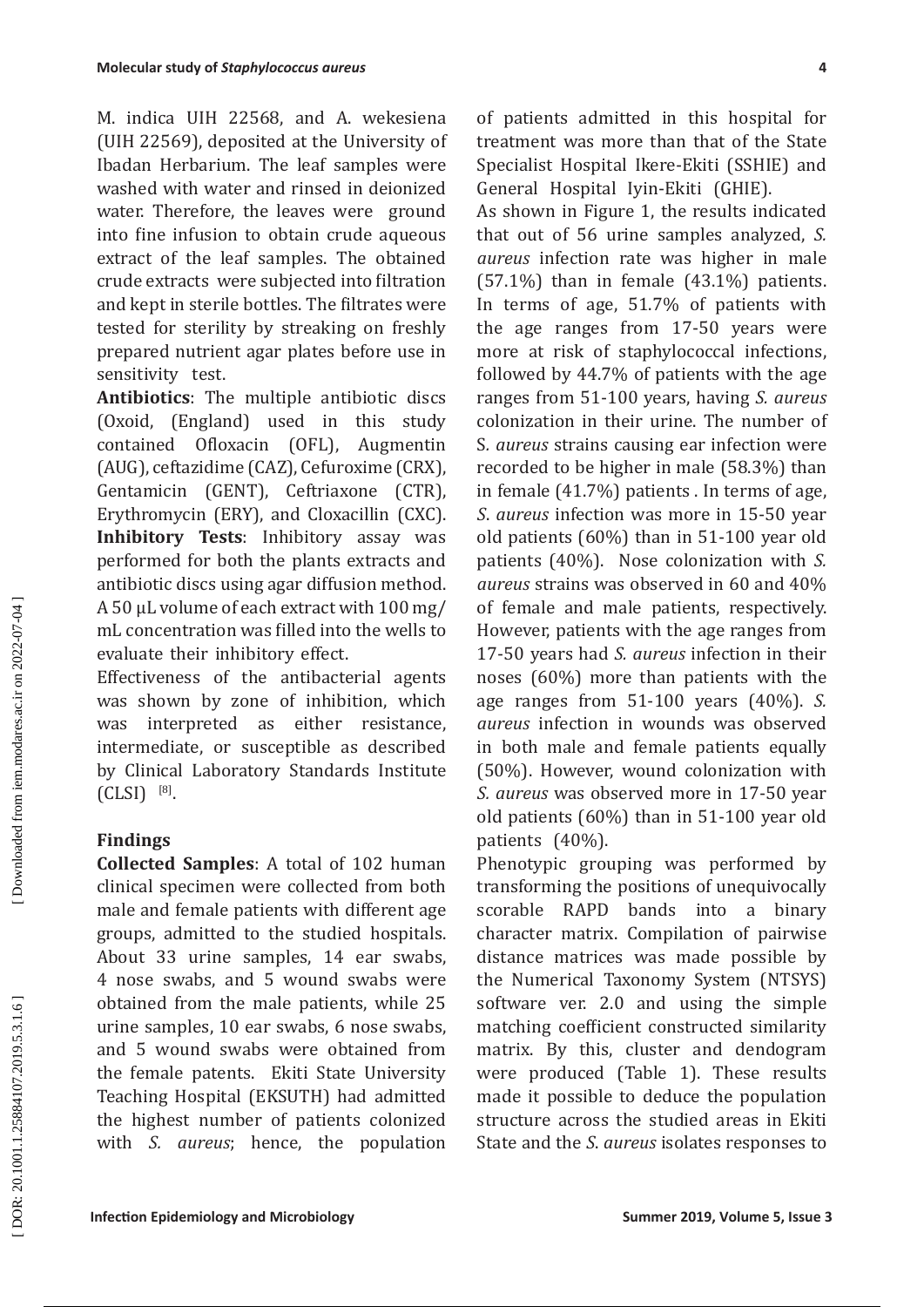

**Figure 1)** S. aureus infection rates in relationship to the patients sex and age

**Table 1)** Relationship between the ERG and ARG *S*. *aureus* isolates population structure across the three locations in Ekiti States

| <b>Typing</b> | Main<br>Group | Subgroup                                              | <b>Resistant</b><br><b>Isolates</b>                     | <b>Isolates Origin and Distribution</b> |                                          |                                         |                            |
|---------------|---------------|-------------------------------------------------------|---------------------------------------------------------|-----------------------------------------|------------------------------------------|-----------------------------------------|----------------------------|
|               |               |                                                       |                                                         | <b>EKSUTH</b>                           | <b>SSHIE</b>                             | <b>GHIE</b>                             | % Occurrence               |
| <b>ERG</b>    | ERG1          | ERG1a<br>ERG1b                                        | 12<br>6                                                 | 11<br>6                                 |                                          | ٠                                       | 60<br>30                   |
|               | ERG2          | ٠                                                     | 2                                                       | $\mathbf{1}$                            | $\mathbf{1}$                             | ۰.                                      | 10                         |
| ARg           | ARG1<br>ARG2  | ARG1a<br>ARG1b<br>ARG1C<br>ARG <sub>2a</sub><br>ARG2b | 6<br>$\overline{4}$<br>$\overline{7}$<br>$\overline{2}$ | 5<br>3<br>5<br>$\mathbf{\Omega}$        | $\mathbf{1}$<br>٠<br>$\overline{2}$<br>۰ | ٠<br>$\overline{\phantom{a}}$<br>٠<br>٠ | 30<br>20<br>05<br>35<br>10 |

**Legend**: ERG = Extract resistant group, ARG =Antibiotic Resistant group, EKSUTH =Ekiti State University Teaching Hospital, SSHIE = State Specialist Hospital Ikere -Ekiti, GHIE = General Hospital Iyin -Ekit

the antibiotics and plant extracts. According to the isolates phenotypic grouping, the extract -resistant group (ERG) was divided into two main groups (ERG1 and ERG2). ERG1 was further sub -grouped into ERG1a and ERG1b. ERG1a had 12 *S*. *aureus* isolates resistant to the employed plant extracts, of which 11 isolates were from EKSUTH, and 1 isolate was from SSHE, accounting for 60% occurrence. ERG1b had 6 identified resistant isolates, which were recorded to be only from EKSUTH samples, accounting for 30% occurrence. ERG2 had 2 identified resistant isolates (one from EKSUTH and

one from SSHIE samples), accounting for 10% occurrence. The antibiotic -resistant group (ARG) had two main groups (ARG1 and ARG2). ARG1 was further sub -grouped into ARG1a, b, c, and d. In ARG1a, 6 isolates were resistant to the employed antibiotics, of which 5 isolates were from EKSUTH, and only one isolate was from SSHIE. ARG1b had 4 resistant isolates, of which 3 isolates were from EKSUTH, and 1 isolates was from SSHIE. ARG1c had only 1 resistant isolate isolated from EKSUTH, totally accounting for 55% occurrence. ARG2 had 2 subgroups (ARG2a and ARG2b). ARG2a had 7 resistant isolates,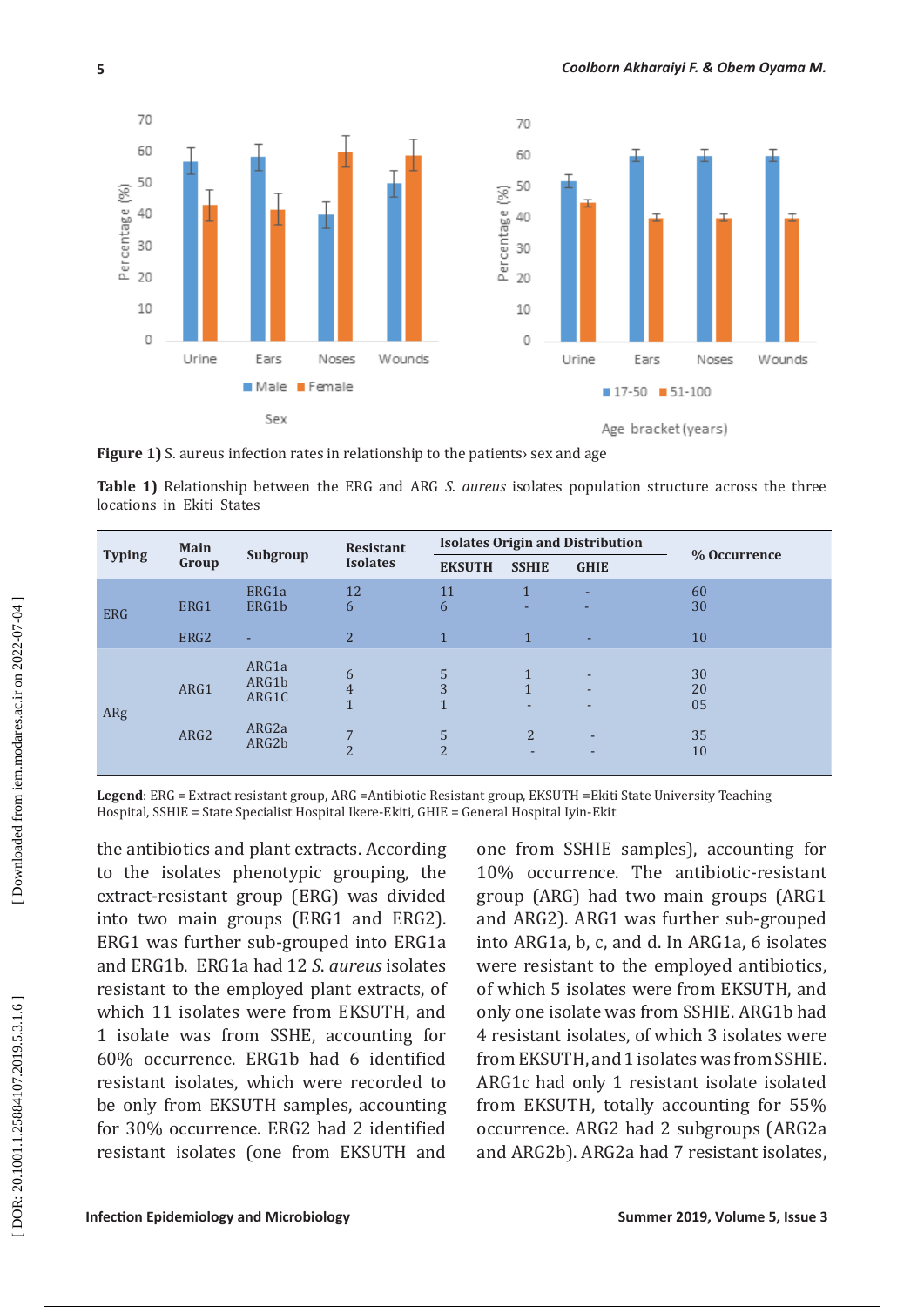of which 5 isolates were from EKSUTH samples, and 2 isolates were from SSHIE samples. ARG2b had 2 resistant isolates, which were only from EKSUTH samples with a total occurrence of 45%.

**Antibiotics inhibition**: Figure 2 shows the similarity between the antibiotics reactions with respect to the resistance behavior of 20 *S*. *aureus* isolates. The clusters were made up of 3 different antibiotic groups, namely Group 1 (Grp1), Group 2 (Grp2), and Group 3 (Grp3) based on the reaction of the 8 antibiotics against the 20 *S. aureus* isolates. Antibiotics of Group 1 included OFL, GENT, and ERY. Antibiotics of Group 2 included CRX and CTR; and antibiotics of Group 3 included AUG, CAZ, and CXC. Antibiotics OFL and GENT which were both of Group 1 behaved in the same way in their reaction so that a high level of isolates susceptibility was observed to these antibiotics; however, isolates expressed a similar resistance behavior in their reaction to CAZ and CXC antibiotics both of Group 3. Antibiotics 1 and 2 of Grp1 and Antibiotics 3 and 4 of Grp3 were identical in their reaction on the 20 *S. aureus* isolates with 25% similarity.

**Plants' extracts inhibition**: Figure 3 presenting cluster E shows how the leaves extracts of T. catappa, M. indica, and A. wikesiena inhibited 20 isolated S. aureus strains. Two major groups of ERG1 and ERG2 were formed by 55% coefficient of similarity. From the first group, 2 subgroups were emerged, including ERG1a and ERG1b.<br>ERG1a consisted of 12 isolates including 1-MSWB5U, 2-FSWB4U, 3-FSWB4iiU, 4-MMWB1iU, 17-FMWB3i, 18-MSWB6iiWS,



**Figure 2)** Similarity between the antibiotics reactions with respect to the resistance behavior of 20 *S. aureus* isolates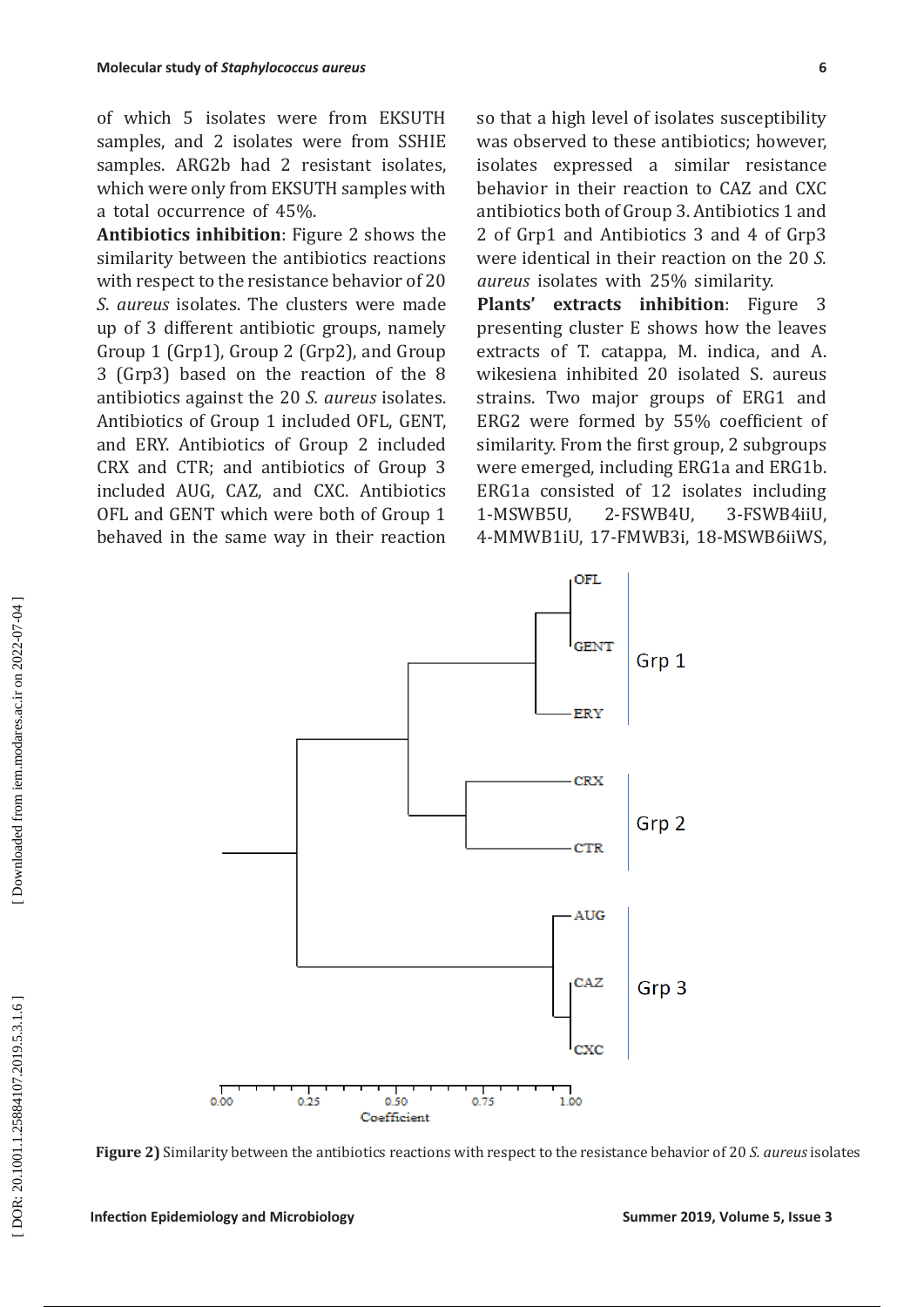

 **Figure 3)** Cluster E showing the reaction of 20 *S. aureus* isolates against the three plant leaves extracts

14 -MSWB4iiiES, 16 16-SOPB3i, -FMWW A4iNS, 9 - SOPB2ii, 8 - FMWA1iiU, and 5 -MMWB8iiiU). Aqueous leaves extracts exhibited the same inhibitory effects on these isolates. ERG1b consisted of 6 isolates including 6 6-MMWB8iU, -MMWB13iiiU, 20 -MMWB1iES, 19 -MSWB10WS, 13 -ENTE4 iES and 15 -ENTE14i, reacting in the same way to the extracts. ERG2 consisting of two isolates of 11 -ENT N2 and 12 -FMWB4iNS) reacted differently to the extracts. ERg1b consisting of 6 isolates (6 -MMWB8iU,

7 -MMWB13iiiU, 20 -MMWB1iES, 19 -MSWB1 0WS, 13 -ENTE4iES and15 -ENTE14i) also reacted in the same way to the extracts. ERg2 consisting of two isolates of 11 -ENT N2 and 12 -FMWB4iNS reacted differently to the extracts.

## **Discussion**

*S*. *aureus* may colonize in any part of human body, but in this study, the particular attention was on its colonization in patients' noses, wounds, ears, and urine.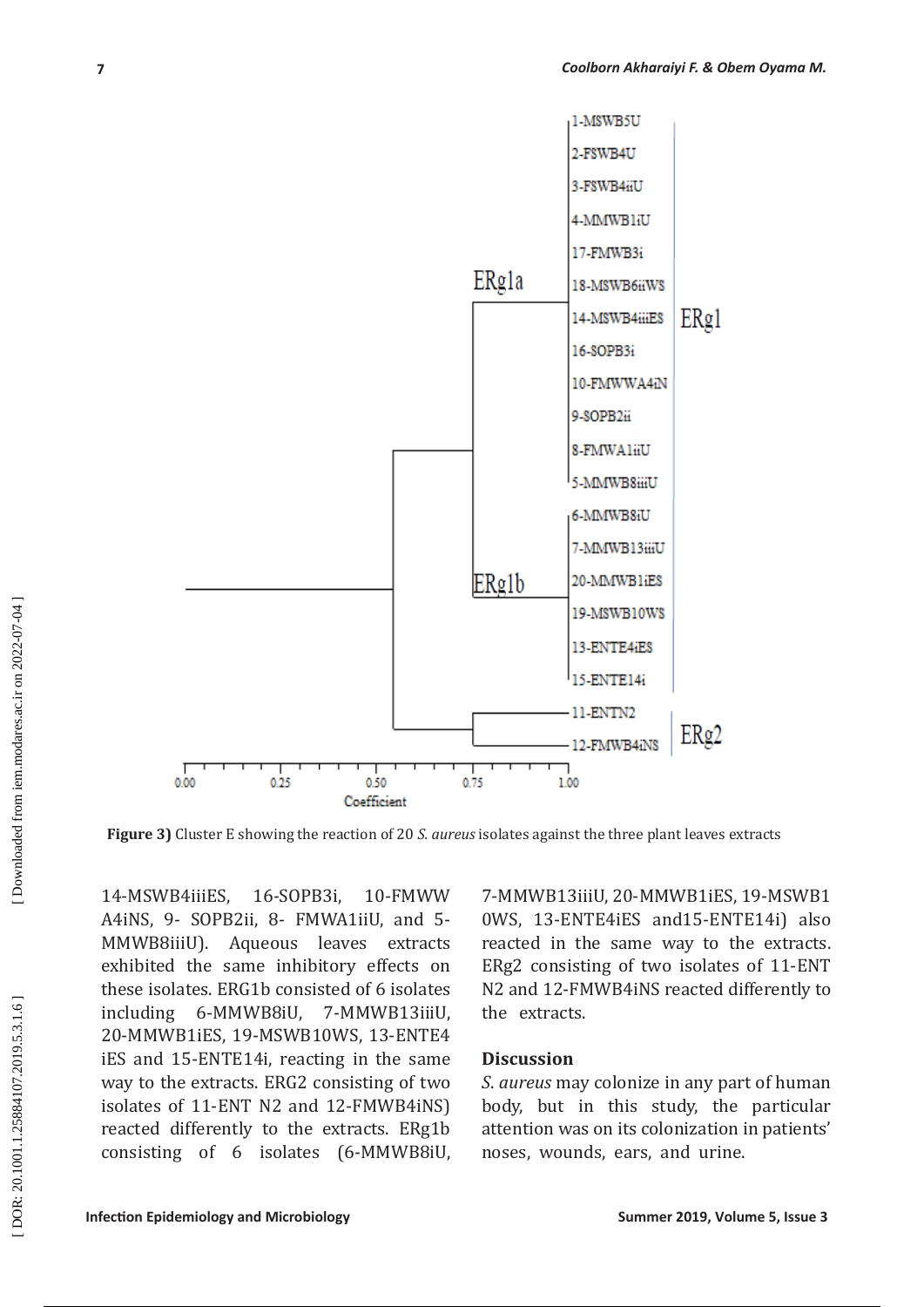The pathogens commonly isolated from urine are *Klebsiella* sp, *Escherichia coli*, *S. saprophyticus, Enterococcus* sp, and *Proteus mirabilis* [9 -10]. Of all the specimens collected from male patients, urine was ranked as the second most site of *S*. *aureus* colonization by 51.7%, while in female patients, urine was ranked as the third site of *S*. *aureus* colonization by 43.1%. In general, males' urine samples were more colonized with *S*. *aureus* strains than that of females. The reason could be the particular health challenges which may be related to more *S*. *aureus* colonization. However, increasing level of *S*. *aureus* prevalence among men could result in its easy transfer to women due to the relationship between men and women. Urine samples of 17–50 year old patients were more prone to *S*. *aureus* infection than that of the 51–70 year old patients. Onanuga et al. (2012) reported that subjects in the age groups of 21–30 years were more at risk of infection [11]. However, *S*. *aureus* complications in urine samples have recently been reported by other researchers  $[12-14]$ . Consistent with the present study findings are the reports of Akerele et al. (2000), recording 35.6% *S*. *aureus* infection in Benin City, Nigeria<sup>[15]</sup>. Also, consistent with the present study findings are the findings of Okonko et al. (2009) in Ibadan and Nigeria and Manikandan et al. (2001) in India, emphasizing that *S*. *aureus* is the second most prevalent pathogen in Urinary Tract Infections (UTIs)  $[16-17]$ .

The ears of male patients had the highest prevalence (58.3%) of *S*. *aureus* infection among the human clinical samples collected. Deyno et al. (2017) reported 31.8% *S*. *aureus* infection in ear among the male subjects  $[18]$ . Almugadam et al. (2013) as well recorded 100% in their study [19]. Among the patients, 15–50 year old male patients were more at risk of *S*. *aureus* infection in their ears.

The obtained results in this study showed

**INSECUTE THE pathodoxical areas Infection** Context and the second that the second by  $\Delta$  and the previous of the second by  $\Delta$  and  $\Delta$  areas in Frederic Contexts and Frederic Contexts and Frederic Contexts and Frede that 60 and 40% of the female and male patients had nasal infection caused by *S. aureus,* respectively. This study showed that the prevalence of *S. aureus* infection in the nostrils of 17 -50 year old patients was 60%. This finding is in agreement with previous reports by Kuehnert et al. (2006) [20]. Meanwhile, Plat and Rai (2007) reported 43.8% *S. aureus* nasal colonization rate among the staff of a teaching hospital in Nepal, a value closer to what was obtained in this study [21]. Also, in Abia State of Nigeria, Chigbu and Ezeronye (2003) reported a rate of 50% for nasal colonization in both hospital and non-hospital subjects [22], while Adesina et al. (2000) reported a much lower infection rate (14.0%) for nasal colonization in medical students in Lagos State, Nigeria [23]. These variations may be attributed to the characteristics of the population under study and the attributes of *S. aureus* distribution in different locations. Other factors causing variations in the results may be the type of sampling and culture techniques used, as reported by Chigbu and Ezeronye (2003) [22]. In this study, *S*. *aureus* infection in wounds was significant in no sex as equal rate (50%) of infection was observed. However, in age distribution, *S*. *aureus* infection was observed more in the age ranges from 17–50 years (60%) than in the age ranges from 51– 100 years (40%). The high rate of infection in 17–50 year old patients could be due to their working conditions, where a part of their daily activities in the active phase of life could expose them to *S*. *aureus* colonization. The nutrient present in wounds and *S*. *aureus* pyogenic nature in wound sepsis are among the factors contributing to their high number in wound. High isolation rate of *S*. *aureus* from surgical sites and patients with wound pus discharge have also been reported  $[24-26]$ . The observed findings in this study about the distribution of *S aureus* infection in two sexes are consistent with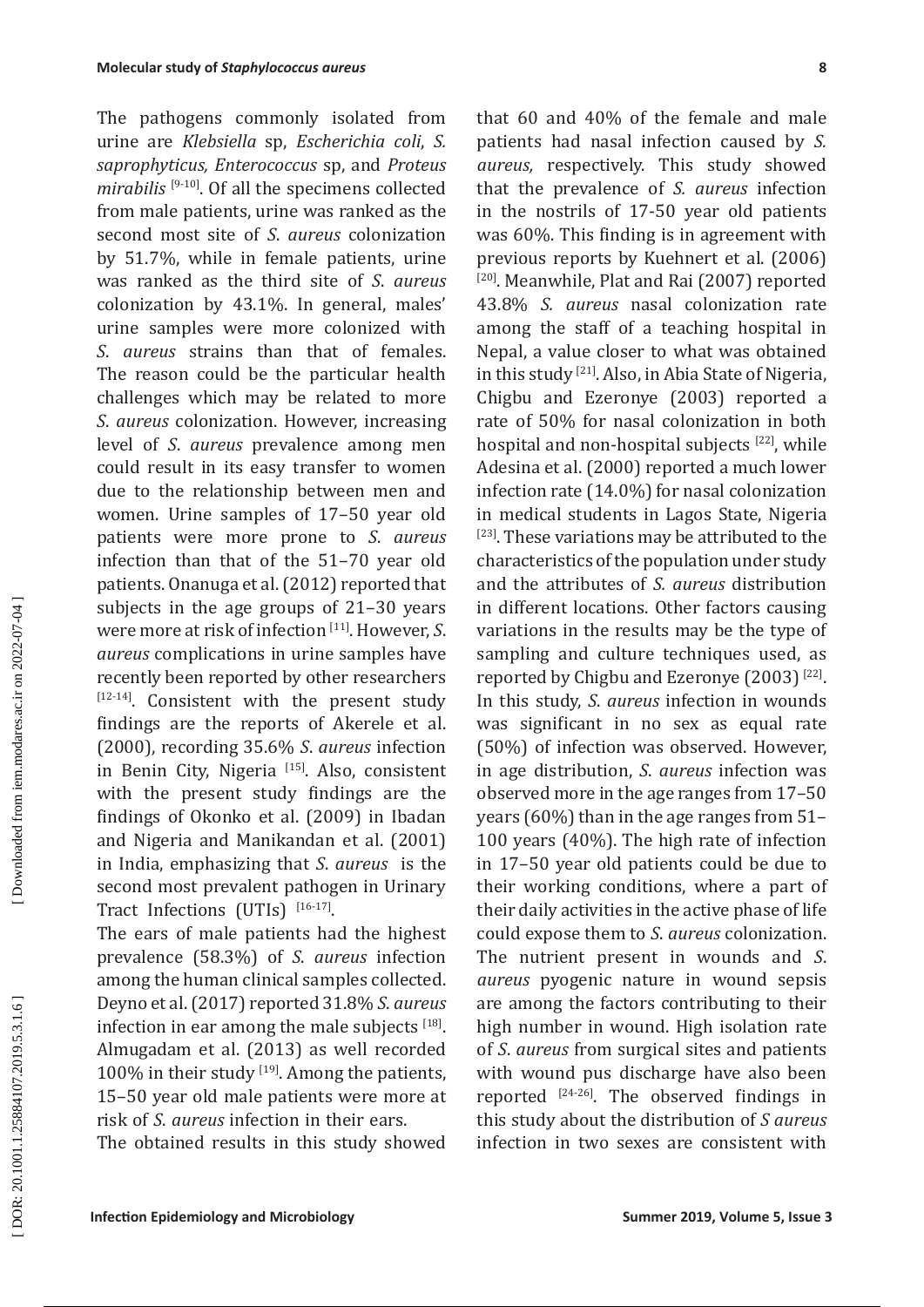**I** conterval about the anti-minimal conterval about the space of the conterporation of the conterporation and the conterporation of the space of the space of the space of the space of the space of the space of the space o the findings of Onanuga et al.  $(2012)^{\lfloor |11|}$ . Modern science and technology have achieved success in new drug discovery; nevertheless, pathogens with high frequency develop means to resist against some synthesized drugs used for their treatment. Extensive use of broad -spectrum antibiotics results in the widespread prevalence of nosocomial infections caused by multidrug resistant pathogens (Chikere et al. (2008)<sup>[26]</sup>. Therefore, the high prevalence of S. aureus strains in this study and their resistance pattern to most of the antibiotics used make it necessary to pay needed attention in order to aware the world about the adverse effects of multidrug resistant microorganisms. This aim could be achieved by finding new measures to combat them. However, some ineffective synthesized drugs are of more recognition than those faced with in traditional folklore. The prescription and use of these ineffective drugs may favor the emergence of hospital and community acquired resistant strains of pathogens.

Studied have revealed that resistance has been almost observed to all antibiotic groups [27]. In addition, adverse side effects of some antibiotics on the host have been reported in many studies, including hypersensitivity, depletion of beneficial gut and mucosal microorganisms, immunosuppression, and allergic reactions  $[28]$ , those which have not been reported for plant extracts. The number of multi -drug resistant microbial strains and the emergence of strains with reduced susceptibility to antibiotics are continuously increasing. This increase has been attributed to the indiscriminate use of broad -spectrum antibiotics, immunosuppressive agent, intravenous catheters, organ transplantation, and the epidemics of HIV infection  $[29, 30]$ . Among the 20 isolated *S*. *aureus* species, some were found to be resistant only to *A. wikesiena*, among the employed plant extracts. This suggests that the isolates

need to be exposed to a wide range of plant extracts instead of only 3, compared to the 8 antibiotics employed. Doing so would produce a better result in comparison with the existing antibiotics and would be a solution for discovering alternatives to many antibiotics that are ineffective on *S*. *aureus* origin infections.

In comparison, the inhibitions recorded with standard reference antibiotics were comparable to those observed with various leaves extracts; although some of the antibiotics such as OFL, GEN, ERY, CRX, GEN, and ERY exhibited higher inhibitory effect on the tested isolates, compared to *A. wikesiena* leaf extract.

Among the antibiotics used, OFL inhibited most the *S. aureus* isolates growth. This apparently high level of susceptibility to OFL suggests that it could be considered as a drug of choice for treating infections caused by *S. aureus* in the study area, especially at the present time that *S. aureus* strains are resistant to many commonly used antibiotics. Similar result about the high susceptibility of *S. aureus* strains to OFL was reported by Uwaezuoke and Aririatum  $(2004)^{\frac{[31]}{[31]}}$ .

The isolated *S*. *aureus* strains were resistant to CXC, CAZ, AUG, and ERY. The high level of resistance observed could be due to early exposure of these drugs to the isolates which may have enhanced resistance. This suggests that there is a high level of antibiotics abuse in the studied areas, which could be due to selfmedication, inadequate dosage, and failure to comply with treatment, and availability of antibiotics to consumers across the counters with or without prescription, as reported by Odugbemi (1981)<sup>[32]</sup>.

Identification of antibiotic resistant isolates using molecular techniques such as 16s rRNA, Random Amplification of Polymorphic DNA (RAPD), and plasmid profile causing infectious processes is usually essential for effective antimicrobial and supportive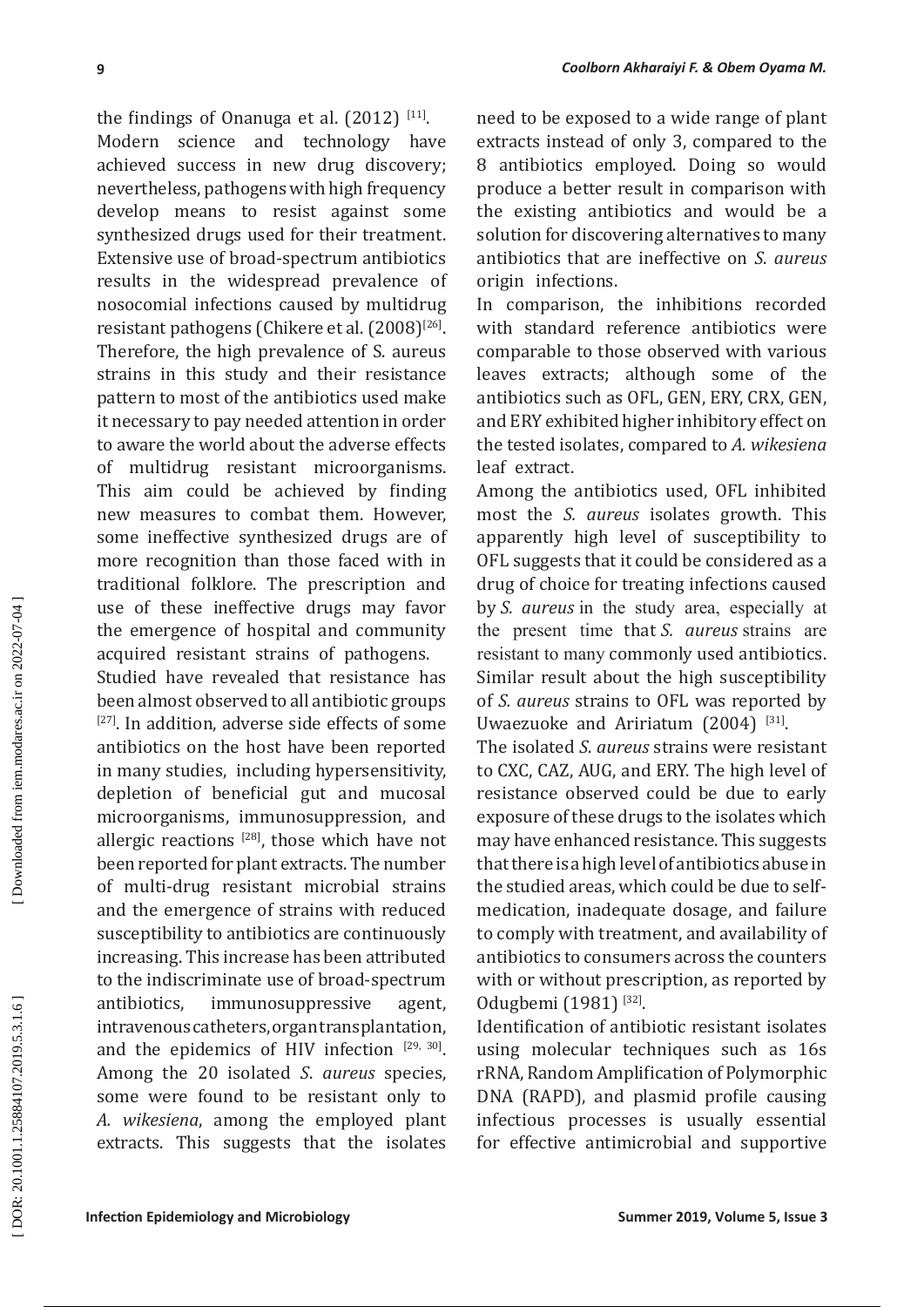therapy [33]. Initial treatment may be empirical based on the microbiological epidemiology of the infection and the patient's symptoms [34]. From the epidemiological point of view, in this study, it was observed that all the strains isolated from patients receiving treatment from EKSUTH exhibited a similar behavior in their resistance to the antibiotics used. There was a relationship between the ERG and ARG *S. aureus* isolates population structure across the three studied locations in Ekiti State.

 The use of molecular methods (RAPD - PCR) confirmed the obtained results and that the isolates responding similarly to certain antibiotics and plant extracts shared similar genotypes and should therefore be grouped in the same clusters. By virtue of this analysis, it was possible to group isolates with similar genotypes and similar resistance behavior to the antibiotics and plants extracts in the same clusters.

# **Conclusions**

Based on the obtained results in this study, it could be deduced that *S* . *aureus* infection is high and common among the patients. Infection rate was higher in the age groups below 50 years, and the risk factors were mainly poor hygiene and socio economic conditions. The differences observed in the colonization rates between the two sexes indicated that sex could be considered as a risk factor for *S*. *aureus* infection among patients. This was the first study reporting the epidemiology of *S*. *aureus* strains isolated from patients attending to hospital treatments in Ado Ekiti, Nigeria. This study provided information about the *S*. *aureus* infection rate in different age groups of patients receiving hospital treatments and also about the employed plant extracts for effective treatment of *S*. *aureus* infections, in addition to the existing traditional medication.

**Acknowledgement:** The authors are very grateful to all the health workers in Ekiti State University Teaching Hospital, State Specialist Hospital Ekere -Ekiti, and General Hospital Iyin -Ekiti, assisting in the samples collection. The authors would like to appreciate Prof. Onasanya Amos for his assistance in samples analysis.

**Ethical Permissions**:The protocol was confirmed in ethical committee, and the authors of this manuscript observed ethical issues (EKSUTH/A67/2016/10/021)

**Conflict of interests:** The authors declare that there is no conflict of interest.

**Authors' contribution:** MOO and FCA conceived the research idea, designed, and wrote the first draft of the manuscript. FCA managed the literature search. All authors read and approved the final manuscript. **Fundings:** None.

## **References**

- 1. Weber DJ, Rutala WA. Self-disinfecting<br>surfaces: Review of current surfaces: Review of current methodologies and future prospects. Am J Infect Control. 2013; 41(5):S31–5.
- 2. Mathur P. Hand hygiene: Back to the basics of infection control. Indian J Med Res. 2011; 134(5):611–20.
- 3. Shinagawa N, Taniguchi M, Hirata K, Furuhata T, Fukuhara K, Mizugucwi T. Bacteria isolated from surgical infections and its susceptibilities to antimicrobial agents -special references to bacteria isolated between April 2010 and March 2011. Japan J Antibiot. 2014; 67(5):293– 334.
- 4. Harris L, Foster S, Richards S. An Hannan Abdul, Asghar Samra, Naeem Tahir Ullah, Muhammad Ikram. Medicinal effects of Mangifera indica*.* Pak Jour Pharm Sci. 2002;26:4 -715.
- 5. Elkins C, Thomas CE, Selfert HS, Sparling PF. Species -specific uptake of DNA by Gonococci is mediated by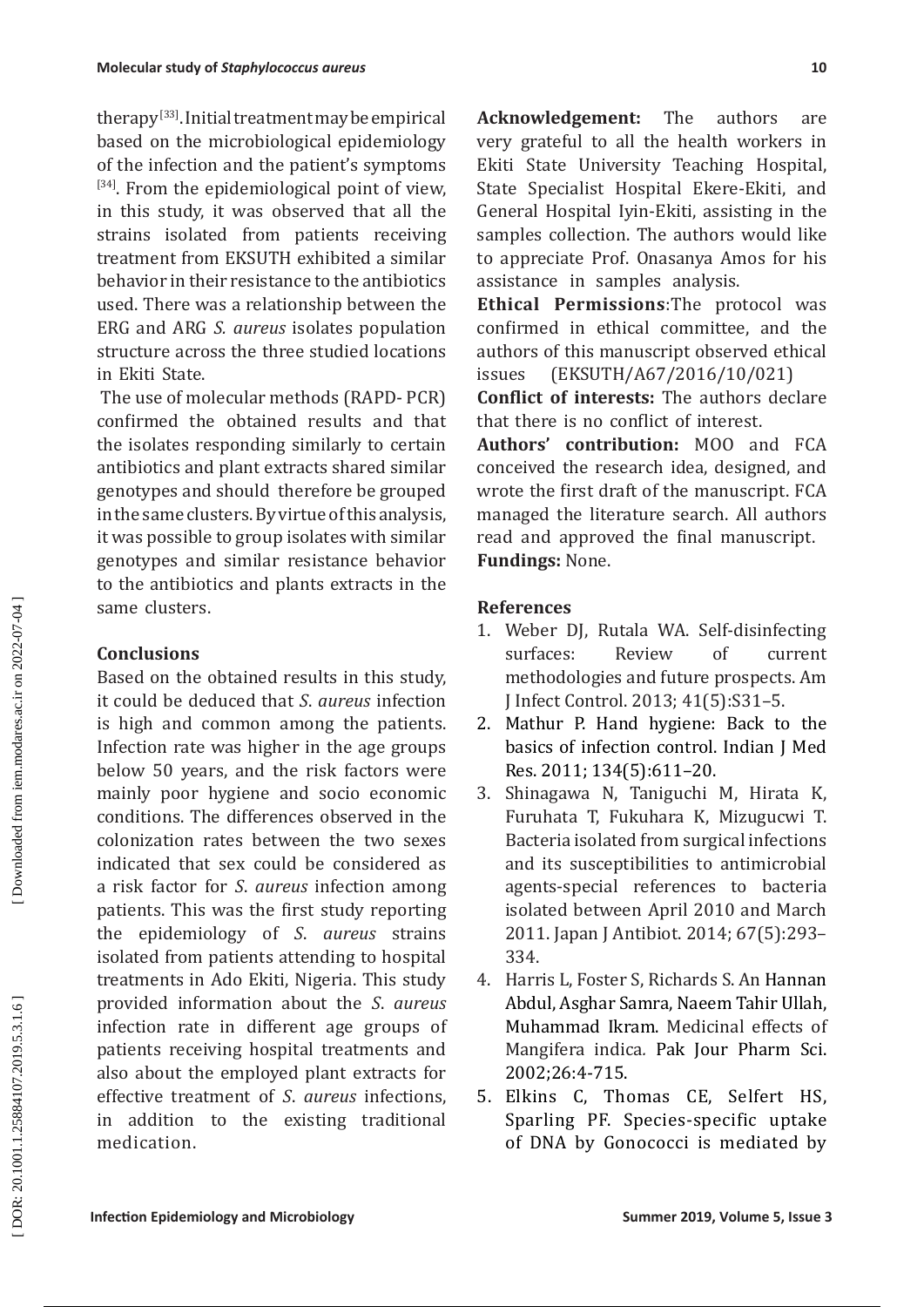a 10 -base -pair sequence. J Bacteriol. 1999; 173(12):3911 -3.

- 6. Onasanya A, Mignouna HD, Thottappilly G. Genetic fingerprinting and phylogenetic diversity of isolates of Staphylococcus aureus from Nigeria. Afr J Biotechnol. 2003; 2(8):246 -50.
- 7. Rohlf FJ. NTSYS -pc: numerical taxonomy and multivariable analysis system. State university of New York: Stony brooks; 1989.
- 8. Clinical and Laboratory Standards Institute (CLSI). M02 -A11: Performance standards for antimicrobial disc susceptibility tests; Approved standard.<br>7<sup>th</sup> Edition. Wayne: Clinical and Laboratory Standards Institute; 2012.
- 9. Orenstein R, Wong ES. Urinary tract infections in adults. Am Fam Physician. 1999; 59(5):1225–34.
- 10. Khan SW, Ahmed A. Uropathogens and their susceptibility pattern: A retrospective analysis. J Pak Med Assoc. 2001; 51(2):98–9.
- 11. Onanuga A, Awhowho GO. Antimicrobial resistance of Staphylococcus aureus strains from patients with urinary tract infections in Yenagoa, Nigeria. J Pharm Bioallied Sci. 2012; 4(3):226–30.
- 12. Nwanze PI, Nwaru LM, Oranusi S, Dimkpa U, Okwu MU, Babatunde BB. Urinary tract infection in Okada village: Prevalence and antimicrobial susceptibility pattern. Sci Res Essay. 2007; 2(4):112-6.<br>13. Akortha EE. Ibadin OK. Ir
- EE, Ibadin OK. Incidence and antibiotic susceptibility pattern of Staphylococcus aureus amongst patients with urinary tract infection (UTIS) in UBTH Benin City, Nigeria. Afr J Biotechnol. 2008; 7(11):1637–40
- 14. Aboderin OA, Abdu A, Odetoyin BW, Lamikanra A. Antimicrobial resistance in Escherichia coli strains from urinary tract infections. J Natl Med Assoc. 2009; 101(12):1268–73.
- 15.Akerele J, Akonkhai I, Isah A. Urinary pathogens and antimicrobial susceptibility: A retrospective study of private diagnostic laboratories in Benin City, Nigeria. J Med Lab Sci. 2000; 9:47–52
- 16. Okonko IO, Donbraye -Emmanuel OB, Ijandipe LA, Ogun AA, Adedeji AO, Udeze AO. Antibiotics sensitivity and resistance patterns of uropathogens to nitrofurantoin and nalidixic acid in pregnant women with urinary tract infections in Ibadan, Nigeria. Middle -East J Sci Res. 2009; 4(2):105–9.
- 17. Manikandan S, Ganesapandian S, Singh Kumaraguru AK. Antimicrobial susceptibility pattern of urinary tract infection causing human pathogenic bacteria. Asian J Med Sci. 2011; 3(2):56– 60.
- 18. Deyno S, Toma A, Worku M, Bekele M. Antimicrobial resistance profile of Staphylococcus aureus isolates isolated from ear discharges of patients at University of Hawassa comprehensive specialized hospital. BMC Pharmacol Toxicol. 2017; 18(1):35.
- 19. Almugadam BS, Ahmed HM, Osman M.B, Omer SM. Frequency of MRSA isolates in mobile phones, ears, and hands of healthcare workers. (2018). J Antimicrob
- Agents. 2018; 4(1): 161.<br>20. Kuehnert MI. Deanna Kuehnert MJ, Deanna K, Hill HA.<br>Prevalence of Stanhylococcus of Staphylococcus aureus nasal colonization in the United States. J Infect Dis. 2006; 193(2):172–9.
- 21. Plat J, Rai SK. Occurrence of Staphyloccous aureus in hospital environment and staffs in teaching hospital in Katmandu, Nepal. J Nepal Assoc Med Lab Sci. 2007; 8(1):72–3.
- 22. Chigbu CO, Ezeronye OU. Antibiotic resistant Staphyloccous aureus in Abia State of Nigeria. Afr J Biotechnol. 2003; 2(10): 374 -8.